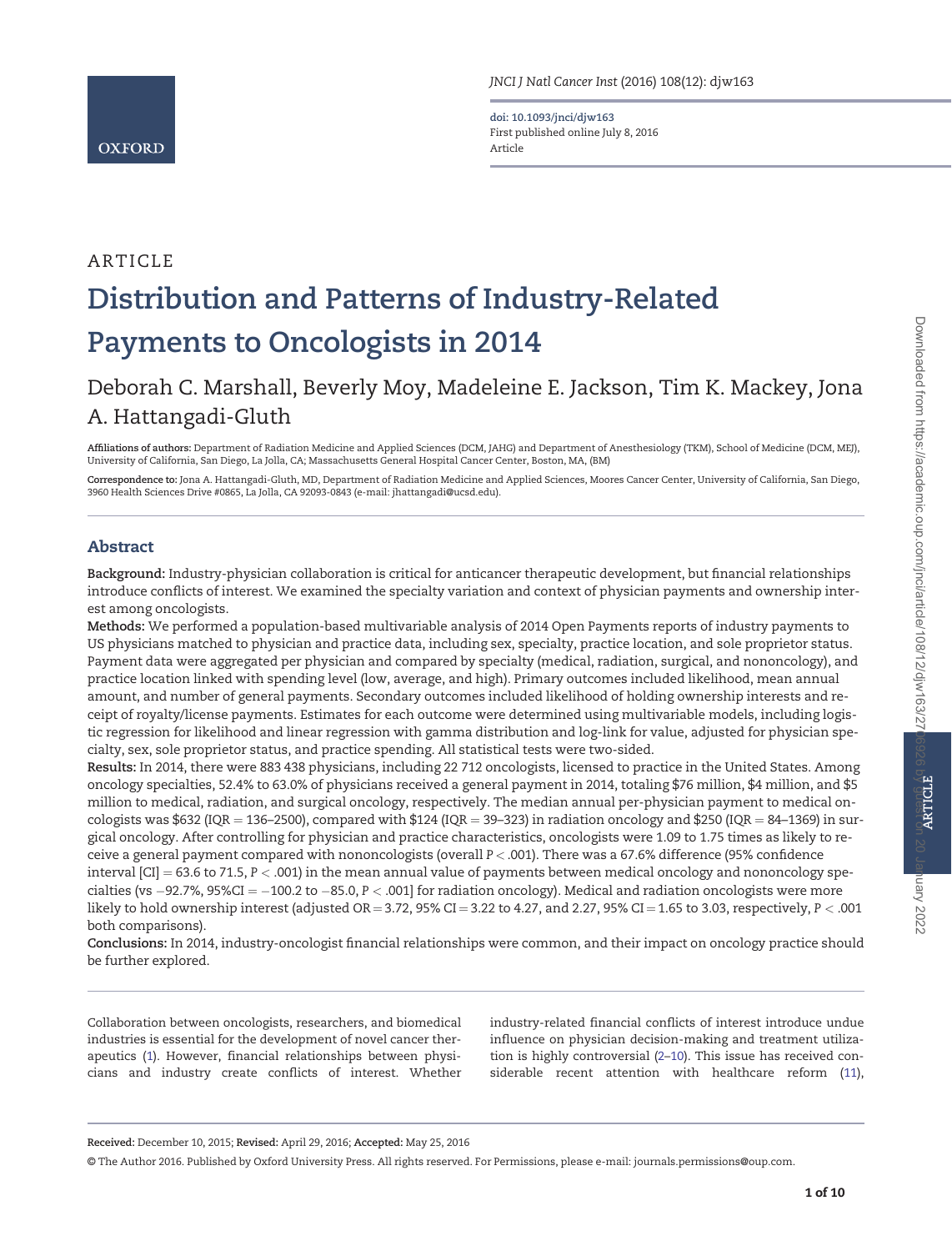specifically in oncology because of concerns over costs of cancer care [\(12–14\)](#page-8-0).

Prompted by such concerns [\(2](#page-8-0)), industry payments to physicians and teaching hospitals are now legally required to be reported ([11](#page-8-0)) to the Open Payments (OP) program, managed by the Centers for Medicare and Medicaid Services (CMS) ([15,16](#page-8-0)). CMS recently released comprehensive nationwide data on industry payments to physicians made between August 1, 2013, and December 31, 2014, including 11.4 million records totaling \$6.5 billion [\(17](#page-8-0)). This unprecedented volume of data affords a unique opportunity to examine the extent and magnitude of industry payments to physicians in oncology. Industry-related financial conflicts of interest in oncology, previously assessed through physician surveys/self-report [\(18–20](#page-8-0)) and retrospective abstract or publication review, have been shown to impact reporting of cancer research [\(19](#page-8-0)[,21–23\)](#page-9-0). We present a comprehensive population-based analysis of industry payments to oncologists matched with physician-level data to investigate the distribution and specialty-specific context of these relationships.

# Methods

We performed a retrospective, population-based analysis of physicians in CMS' National Plan & Provider Enumeration System (NPPES) database linked to 2014 OP reports of industry payments to US physicians.

# Study Population

ARTICLE

**ARTICLE** 

The study population consisted of physicians in the September 2015 NPPES database, the CMS database against which OP physician records are verified. NPPES provider demographics are collected upon physician enrollment and updated periodically ([24](#page-9-0)). We excluded physicians added to NPPES in 2015. When multiple National Provider Identifiers (NPIs) existed for a single physician, we selected the most recently updated NPI. In order to match practice location to regional spending data, we excluded physicians practicing in other countries, in US territories or minor outlying islands, or in areas where zip code was not assigned to a hospital referral region (HRR) [\(25\)](#page-9-0). We limited our analyses to doctors in allopathic and osteopathic specialties (excluding other professions such as podiatrists) [\(24](#page-9-0)). NPPES includes all physicians reportable to OP with an NPI, therefore we used NPPES specialty data to estimate the number of physicians licensed to practice in the United States ([26](#page-9-0)) subject to OP reporting. OP does not release NPIs [\(11\)](#page-8-0) or physician demographics beyond name and practice location. Therefore, we matched NPPES and the OP physician supplementary file using text-string identifiers. This process achieved 96% fidelity (657 215 of 684 806 records) for matching the OP physician to his/her NPPES data. See [Supplementary Figure 1](http://jnci.oxfordjournals.org/lookup/suppl/doi:10.1093/jnci/djw163/-/DC1) (available online) for detailed inclusion/exclusion criteria of the NPPES study population and matched OP physicians.

#### OP Data Selection

We analyzed the most recent June 30, 2015, release of OP data on industry payments (>\$10 or \$100 in aggregate annually) to physicians made between January 1 and December 31, 2014, linking each record to NPPES data as described above. Data for covered recipient physicians were analyzed, representing any physician or surgeon licensed to practice in the United States,

excluding payments to teaching hospitals. OP excludes physician employees of a reporting entity and medical residents.

## Physician and Practice Characteristics

Physician and practice characteristics including sex, specialty classification, status as a sole proprietor ([24](#page-9-0)), and hospital referral region spending level were examined. Specialty classifications were aggregated as follows: medical oncology (hematology/ oncology, medical oncology, pediatric hematology/oncology); radiation oncology; surgical oncology (surgical oncology, gynecologic oncology); nononcology specialties (all other specialties).

To account for regional variation in physician practice setting and spending [\(2](#page-8-0)), we linked NPPES physician practice zip code to Dartmouth Atlas HRR and corresponding 2012 total price-, age-, sex-, and race-adjusted Medicare spending per beneficiary [\(25](#page-9-0)). We categorized practice HRRs into three spending groups by dividing per-beneficiary spending into quintiles then subgrouping into tertiles (low, average, and high), with the lowest quintile  $(\leq 20^{th}$  percentile) and highest quintile (>80<sup>th</sup> percentile) as the distinct low and high categories, respectively [\(27](#page-9-0)). NPPES data also includes whether the physician is a sole proprietor [\(24](#page-9-0)).

#### Payment Characteristics

We estimated the percentage of physicians receiving one or more payment(s) in 2014 and characterized the number and value of payments by type (general or research) and specialty classification. Of all reported payments in 2014, 79% (\$2.01 billion of \$2.56 billion) of general payments and 4% (\$127 million of \$3.23 billion) of research payments were attributable to a physician recipient. General payments include all forms of payment other than those classified for research. Research payments are for research activities pursued under a written contract or protocol, including medical research writing or publication ([29](#page-9-0)). We calculated the per-physician annual mean and/or median number and value of general payments using physicians who received general payments as the denominator. We also calculated the distribution and specialty variation by the 'nature' or reason for payment [\(30](#page-9-0)) as proportions of the total number and value. We described the top manufacturers and products associated with general payments by total value. Finally, we estimated the percentage of physicians holding ownership interest in 2014 and characterized the number, dollar amount invested, and value of interests. Ownership interests include stocks/stock options, partnership shares, or other financial instruments secured by the reporting entity that were held by physicians or immediate family members ([15\)](#page-8-0). Notable exclusions include compensation (until exercised) and interest as part of a retirement plan or publicly traded security/mutual fund. We utilized CMS terms "amount invested" and "value of interest" to describe the original amount of the interest holding and the cumulative value of that ownership interest at the end of the reporting period, respectively. Ownership interests valued at \$0 were removed from the analyses.

# Outcomes

Primary outcomes included percentage of physicians receiving a general payment, and total value and number of general payments. Value of payment data was highly skewed, so we used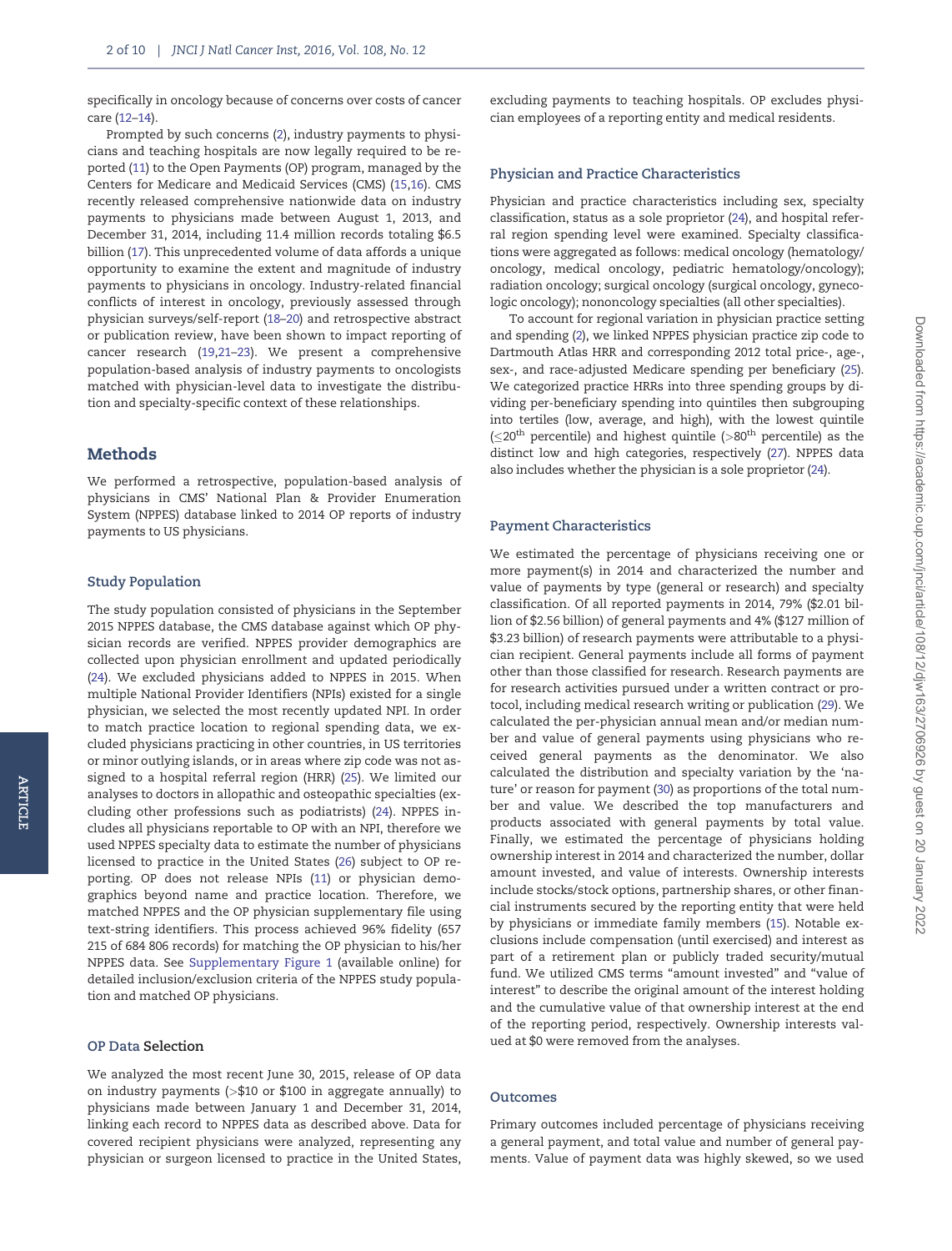logarithmic transformation to normalize the distribution for the univariate analysis and a gamma distribution and log-link approach for the multivariable analyses [\(31\)](#page-9-0). Secondary outcomes included percentage of physicians receiving royalty/licensing payments and the percentage of physicians holding ownership interests.

# Analyses

Characteristics of physicians, payments, and ownership interests were compared between specialty classifications using Pearson's chi-squared (or Fisher's exact test) and the Kruskal-Wallis test [\(30\)](#page-9-0). Given potential differences in physician and practice characteristics across specialties, we performed univariate and multivariable analyses to determine predictors of the association between specialty and physician payments and ownership interests. Generalized unadjusted logistic regression models were used to examine the association between each characteristic and the likelihood of physicians receiving general payments, royalty/license payments, or holding ownership interests. Generalized unadjusted regression models were used to examine the association of the log of the mean value of general payments and each physician/practice characteristic. Generalized unadjusted negative binomial regression models examined the association between each characteristic and the per-physician annual number of general payments. Adjusted estimates were then determined for each outcome using multivariable models, which included physician specialty classification, sex, sole proprietor status, and practice HRR spending as covariables. The multivariable model for mean value of general payments was estimated using a generalized linear model with gamma distribution and log-link [\(31\)](#page-9-0).

A two-tailed P value of less than .05 was considered statistically significant for all tests. Analyses were performed using SPSS (version 23, IBM Corp, Armonk, NY).

Table 1. US physician and practice characteristics in 2014

# Results

# Study Population

An estimated 883 438 physicians, including 22 712 in oncology specialties, were licensed to practice in the United States in 2014.

# Physician and Practice Characteristics

Table 1 shows physician demographics by specialty classification. Male physicians predominate in all specialty classifications. A minority of physicians were sole proprietors, especially in oncology specialties. The majority of oncology specialists practiced in average HRR regions.

# Payment Characteristics

Characteristics of payments by specialty classification are shown in [Table 2](#page-3-0) and [Figure 1.](#page-3-0) Among oncology specialties, 63.0%, 52.4%, and 58.3% of medical, radiation, and surgical oncologists received a general payment totaling \$76 million, \$4 million, and \$5 million to each specialty, respectively. The median annual per-physician number and value of general payments was highest in medical oncology compared with other specialty types (\$632, IQR = 136-2500, vs \$124, IQR = 39-323, in radiation oncology, \$250, IQR = 84–1369, in surgical oncology). As shown in [Figure 1,](#page-3-0) the median annual per-physician value of payments was skewed, indicating that few outlier physicians received large sums, especially in medical oncology. The proportion of physicians receiving research payments was 4.8% in medical oncology vs less than 1% in all other specialty classifications. The top three manufacturers and pharmaceuticals by total value of general payments to each oncology specialty are shown in [Table 3.](#page-4-0)

|                        |                             | Oncology specialties*         |                              |                                 |        |  |
|------------------------|-----------------------------|-------------------------------|------------------------------|---------------------------------|--------|--|
| Characteristic         | Medical oncology<br>No. (%) | Radiation oncology<br>No. (%) | Surgical oncology<br>No. (%) | Nononcology specialties No. (%) | P†     |  |
| US physicians          | 15 4 94                     | 4934                          | 2284                         | 860 726                         |        |  |
| Sex                    |                             |                               |                              |                                 |        |  |
| Male                   | 10 424 (67.3)               | 3628 (73.5)                   | 1497 (65.5)                  | 572 832 (66.6)                  | < .001 |  |
| Female                 | 5070 (32.7)                 | 1306 (26.5)                   | 787 (34.5)                   | 287 894 (33.4)                  |        |  |
| Practice HRR spending‡ |                             |                               |                              |                                 |        |  |
| Low                    | 2415 (15.6)                 | 805 (16.3)                    | 301 (13.2)                   | 137 133 (15.9)                  |        |  |
| Average                | 9790 (63.2)                 | 3008 (61.0)                   | 1419 (62.1)                  | 542 032 (63.0)                  | < .001 |  |
| High                   | 3289 (21.2)                 | 1124 (22.7)                   | 564 (24.7)                   | 181 561 (21.1)                  |        |  |
| Sole proprietor§       |                             |                               |                              |                                 |        |  |
| Yes                    | 2032 (13.1)                 | 613(12.4)                     | 341 (14.9)                   | 189 867 (22.1)                  |        |  |
| No                     | 12 905 (83.3)               | 4131 (83.7)                   | 1877 (82.2)                  | 627 866 (72.9)                  | < .001 |  |
| No response            | 557 (3.6)                   | 190 (3.9)                     | 66(2.9)                      | 42 993 (5.0)                    |        |  |

\*Specialties are classified by specialty type, including: medical oncology (medical oncology, hematology/oncology, pediatric hematology/oncology); radiation oncology; surgical oncology (surgical oncology, gynecologic oncology); and nononcology (all other specialties). HRR = hospital referral region.

†Reported P values are comparing proportions across specialties using Pearson's chi squared test, two-sided.

‡Practice HRR spending groups are based on 2012 Dartmouth Atlas price-, age-, sex-, and race-adjusted mean spending per-beneficiary divided into quintiles then grouped into tertiles (low, average, and high), with the lowest quintile (20th percentile) and highest quintile (>80th percentile) as the distinct low and high categories, respectively.

§Per Centers for Medicare and Medicaid Services' National Plan & Provider Enumeration System, a sole proprietor is the sole (the only) owner of a business that is not incorporated ([https://nppes.cms.hhs.gov/NPPES/Help.do?topic](https://nppes.cms.hhs.gov/NPPES/Help.do?topic=IndProfile)=[IndProfile\)](https://nppes.cms.hhs.gov/NPPES/Help.do?topic=IndProfile).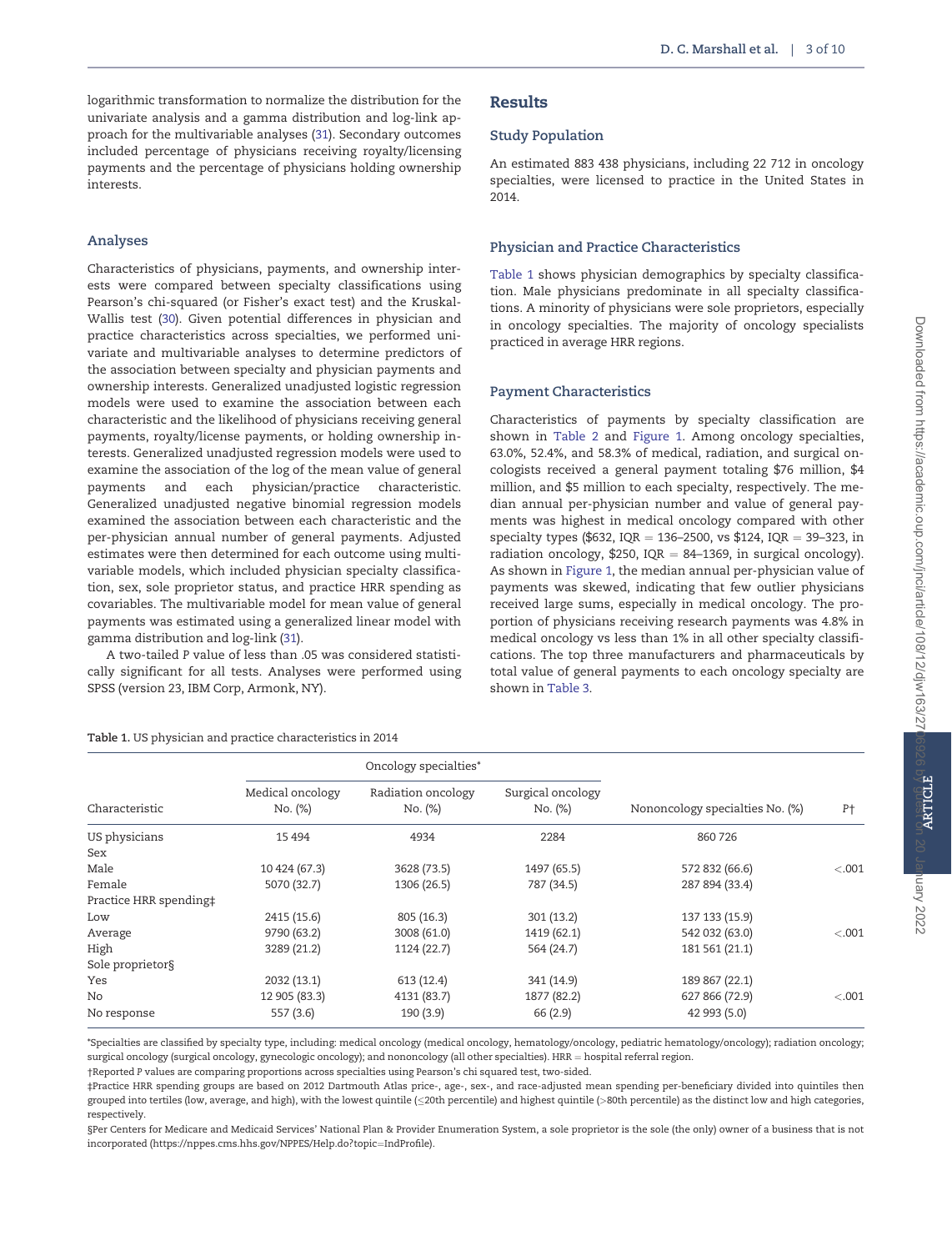#### <span id="page-3-0"></span>Table 2. Industry payments and ownership interests, US physicians in 2014

|                                                                             |                                       |                                       | Specialty classification <sup>*</sup> ( $n = US$ physicians) |                                              |                |
|-----------------------------------------------------------------------------|---------------------------------------|---------------------------------------|--------------------------------------------------------------|----------------------------------------------|----------------|
| Report classification                                                       | Medical<br>oncology<br>$(n = 15 494)$ | Radiation<br>oncology<br>$(n = 4934)$ | Surgical<br>oncology<br>$(n = 2284)$                         | Nononcology<br>specialties<br>$(n = 860726)$ | P <sup>+</sup> |
| General payments                                                            |                                       |                                       |                                                              |                                              |                |
| No. of physicians receiving general payment(s) (%)                          | 9765 (63.0)                           | 2585 (52.4)                           | 1332 (58.3)                                                  | 422 567 (49.1)                               |                |
| No. of general payments (% of all general payments)                         | 314 183 (3.4)                         | 17 668 (.2)                           | 13380(.1)                                                    | 8 942 085 (96.3)                             |                |
| Value of payments (% of total general payment value), \$                    | 75 682 601 (4.4)                      | 4 442 260 (.3)                        | 5 103 033 (.3)                                               | 1 628 515 549 (95.0)                         |                |
| Median annual per-physician number of general payments (IQR) $\ddagger$     | $11(3-43)$                            | $3(1-7)$                              | $6(2-12)$                                                    | $6(2-21)$                                    | < .001         |
| Median annual per-physician value of general payments (IQR) $\ddagger$ , \$ | 632 (136-2500)                        | 124 (39-323)                          | 250 (84-1369)                                                | 193 (57–723)                                 | < .001         |
| Research payments                                                           |                                       |                                       |                                                              |                                              |                |
| No. of physicians receiving research payment(s) (%)                         | 738 (4.8)                             | 11(.2)                                | 14(.6)                                                       | 4443(.5)                                     |                |
| No. of research payments (% of all research payments)                       | 2138(8.0)                             | $15$ ( $\le$ .1)                      | $18 \ (-1)$                                                  | 24 618 (91.9)                                |                |
| Value of payments (% of total research payment value), \$                   | 4 334 905 (3.8)                       | 77 419 (.1)                           | 185 165 (.2)                                                 | 108 156 858 (95.9)                           |                |
| Ownership interests                                                         |                                       |                                       |                                                              |                                              |                |
| No. of physicians with ownership interest(s) (%)                            | 213(1.4)                              | 43(.9)                                | 7(.3)                                                        | 3083(.4)                                     |                |
| No. of ownership interests (% of all ownership interests)                   | 219(5.9)                              | 45(1.2)                               | 7(.2)                                                        | 3439 (92.7)                                  |                |
| Amount invested (% of total ownership amount), \$                           | 7 209 719 (2.7)                       | 2 2 8 0 7 5 8 (.8)                    | 66 527 $(< 1)$                                               | 259 331 332 (96.4)                           |                |
| Value of interest (% of total ownership value), \$                          | 10 796 957 (2.5)                      | 3 383 694 (.8)                        | 624 587 (.1)                                                 | 420 957 615 (96.6)                           |                |

\*Specialties are classified by specialty type, including: medical oncology (medical oncology, hematology/oncology, pediatric hematology/oncology); radiation oncology; surgical oncology (surgical oncology, gynecologic oncology); and nononcology (all other specialties). All dollar amounts are 2014 United States dollars. IQR = interquartile range.

†Reported P values are comparing across specialties using the Kruskal-Wallis test, two-sided.

‡Calculation includes only values for those physicians who received a general payment.



Figure 1. Value of general payments to US physicians in 2014. The value represents the annual per-physician value of payments shown in 2014 US dollars. The box represents the 25th to 75th percentiles, and the whiskers represent the 5th and 95th percentiles.

[Figure 2](#page-5-0) summarizes the proportion of the annual number and total value of general payments in each nature of payment category, aggregated by oncology specialty classification. Nature of payment by number was largely for food and beverage (82.0%) in oncology overall [\(Figure 2A](#page-5-0)). However, by total value, the largest payment categories included nonconsulting/continuing medical education (CME) services, consulting, and travel for all oncology specialties [\(Figure 2B\)](#page-5-0). Radiation oncology and surgical oncology had a large proportion of value in royalty/ license payments (18.8% and19.3%, respectively, vs <1% for

medical oncology), surgical oncology had a large proportion of payments for education (15.6% vs <1% for medical and radiation oncology), and medical oncology had a large proportion of payments for ownership interest (17.3% vs <1% for radiation and surgical oncology). Proportions of general payments in each nature-of-payment category by number and value were statistically significantly different between oncology specialties  $(P < .001,$  all comparisons).

Ownership interests by specialty classification are presented in Table 2. The percentage of physicians holding ownership interests ranged from 0.3% to 1.4% in oncology specialties.

#### Physician Payments and Ownership Interests

Unadjusted analyses of general payment outcomes by specialty classification and other physician demographics are shown in [Table 4.](#page-6-0) The percentage of medical oncologists receiving general payments was higher (63.0%, 95% confidence interval [CI]  $=$ 62.3% to 63.8%,  $P < .001$ ) than other specialties. Medical oncologists had a \$3897 higher mean total per-physician annual value of payments (95% CI = 1515 to 6278,  $P = .001$ ) compared with nononcology specialties, while radiation oncologists had a \$2135 lower value (95% CI $=-$ 6725 to 2454, P  $<$  .001). The total per-physician annual number of payments was higher in medical oncology (mean = 32.17, 95% CI = 31.22 to 33.13,  $P < .001$ ), compared with nononcology specialties (mean  $= 21.16, 95\%$  $CI = 21.04$  to 21.28, reference group), and lower in both radiation oncology (mean = 6.83, 95% CI = 6.42 to 7.25,  $P < .001$ ) and surgical oncology (mean = 10.05, 95% CI = 9.25 to 10.84,  $P < .001$ ). Male physicians were more likely to receive payments, with higher per-physician annual value and number of payments  $(P < .001$ , all comparisons). Similar unadjusted analyses of ownership interest payments and royalty/license payments are shown in [Table 5.](#page-7-0)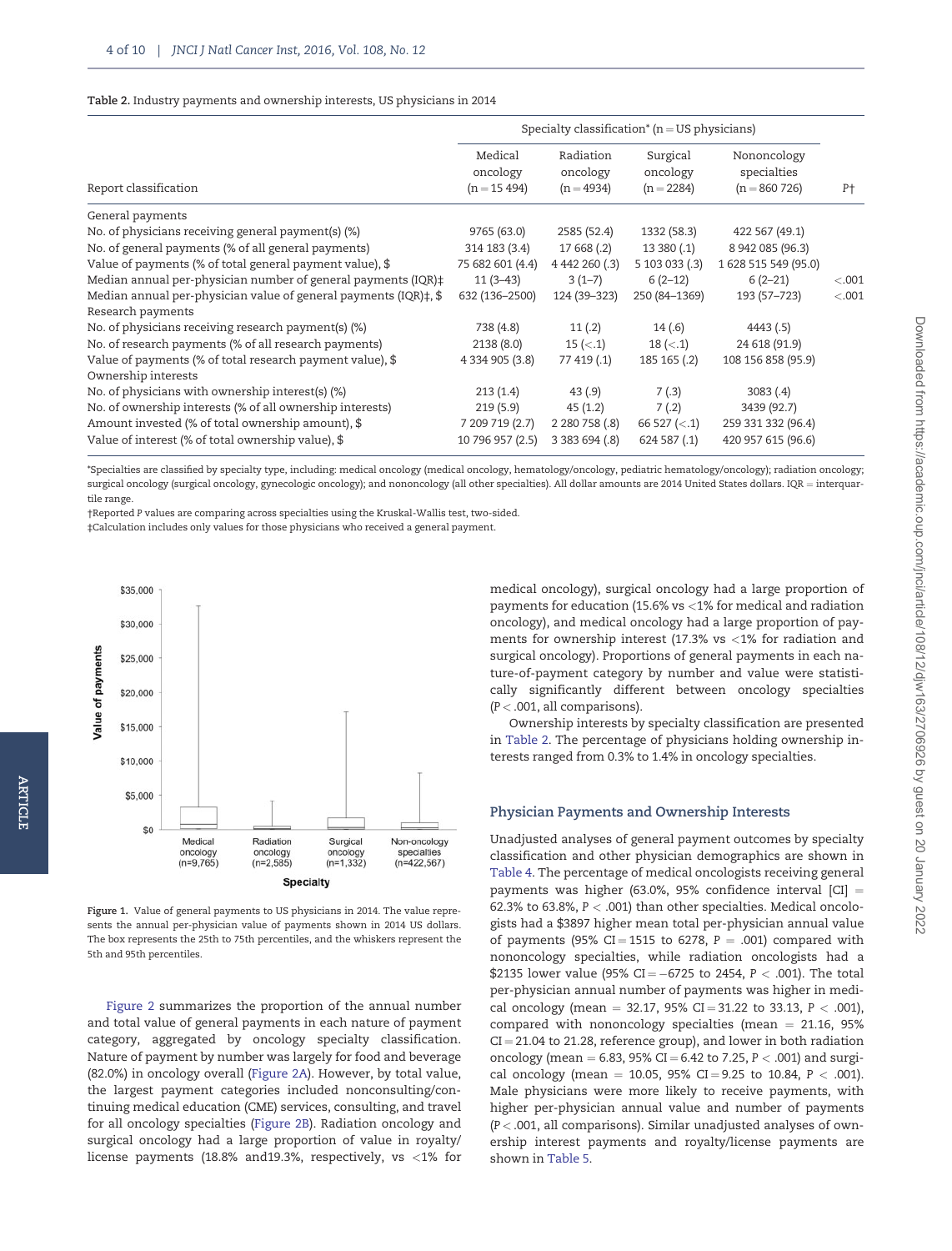| Measure | Oncology specialty<br>classification | Manufacturer name (parent company)                                               | Pharmaceutical<br>name               | No. of<br>general<br>payments | Total value<br>of general<br>payments, \$ |
|---------|--------------------------------------|----------------------------------------------------------------------------------|--------------------------------------|-------------------------------|-------------------------------------------|
|         |                                      | Top 3 per oncology specialty by manufacturer-associated total value of payment   |                                      |                               |                                           |
|         | Medical oncology                     | Genentech, Inc. (Roche)+                                                         |                                      | 671                           | 13 436 764                                |
|         |                                      | Celgene Corporation*                                                             |                                      | 28 850                        | 7 021 681                                 |
|         |                                      | Genentech USA, Inc. (Roche) <sup>+</sup>                                         |                                      | 37 220                        | 5 111 155                                 |
|         | Radiation oncology                   | C. R. Bard, Inc. & Subsidiaries*                                                 |                                      | 81                            | 773 500                                   |
|         |                                      | Bayer HealthCare Pharmaceuticals' Inc.*                                          |                                      | 1589                          | 652 166                                   |
|         |                                      | Varian Medical Systems, Inc.†                                                    |                                      | 1168                          | 304 283                                   |
|         | Surgical oncology                    | Intuitive Surgical, Inc.+                                                        |                                      | 3170                          | 1 295 089                                 |
|         |                                      | Stryker Corporation, MI, United States                                           |                                      | 336                           | 1001761                                   |
|         |                                      | Genentech USA, Inc. (Roche) <sup>+</sup>                                         |                                      | 951                           | 531 654                                   |
|         |                                      | Top 3 per oncology specialty by pharmaceutical-associated total value of payment |                                      |                               |                                           |
|         | Medical oncology                     | Millennium Pharmaceuticals, Inc. (Takeda)*                                       | Velcade (bortezomib)                 | 7255                          | 2 117 483                                 |
|         |                                      | Genentech, Inc. (Roche)+                                                         | Avastin (bevacizumab)                | 15 0 65                       | 1 900 159                                 |
|         |                                      | Onyx Pharmaceuticals, Inc. (Amgen)+                                              | Kyprolis (carfilzomib)               | 5569                          | 1813092                                   |
|         | Radiation oncology                   | Bayer HealthCare Pharmaceuticals, Inc.‡                                          | Xofigo (Radium Ra 223<br>dichloride) | 1356                          | 647 911                                   |
|         |                                      | ImClone, LLC (Eli Lilly)‡                                                        | Erbitux (cetuximab)                  | 971                           | 235 517                                   |
|         |                                      | Astellas Pharma US, Inc.§                                                        | Xtandi (enzalutamide)                | 311                           | 90 214                                    |
|         | Surgical oncology                    | Genentech, Inc. (Roche)†                                                         | Avastin (bevacizumab)                | 462                           | 320 028                                   |
|         |                                      | Genentech, Inc. (Roche)+                                                         | Perjeta (pertuzumab)                 | 220                           | 111 388                                   |
|         |                                      | IMClone, LLC (Eli Lilly)‡                                                        | Erbitux (cetuximab)                  | 244                           | 64 4 23                                   |

<span id="page-4-0"></span>Table 3. Top payments to oncology specialties in 2014 by manufacturer and by pharmaceutical

All dollar amounts are 2014 United States dollars.  $-$  = not applicable; NDC = national drug code.

\*MA, United States.

†CA, United States.

‡NJ, United States.

§IL, United States.

**IMI, United States** 

# Adjusted Association Between Specialty Classification and Payments/Ownership Interests

Multivariable models adjusted for specialty classification and physician/practice demographics are presented in [Table 6](#page-7-0). After controlling for physician and practice characteristics, oncology specialties were between 1.09 and 1.75 times as likely to receive a general payment compared with nononcology specialties (overall  $P < .001$ ). Physicians' sex, non-sole proprietor status, and average or high practice HRR spending were associated with a higher likelihood of general physician payments. Medical oncologists received a greater annual number of general payments compared with nononcology specialties.

Adjusted estimates showed a 67.6% difference (95%  $CI = 63.6$ ) to 71.5,  $P < .001$ ) in the mean value of payments between medical oncology and nononcology specialties (vs -92.7, 95% CI  $=-100.2$  to -85.0, P  $<$  .001 for radiation oncology). The annual value of general payments was lower among female physicians and sole proprietors. Medical and radiation oncologists were more likely to have held ownership interest (adjusted  $OR = 3.72$ , 95% CI = 3.22 to 4.27 and adjusted OR = 2.27, 95% CI = 1.65 to 3.03, respectively, P < .001 both comparisons). Medical and radiation oncologists were less likely to have received a royalty/license payment compared with nononcology specialties. Male physicians had a greater likelihood of receiving royalty/license payments (adjusted OR = 37.37, 95% CI = 25.20 to 58.70,  $P < .001$ ).

# Discussion

With CMS' recent release of an unparalleled volume of nationwide industry-physician payment data, there has been

anticipation over the findings and even concern over the interpretation of these payments in oncology ([1](#page-8-0)[,32,33\)](#page-9-0). We matched payments to oncologists with physician-level data, showing that financial relationships were common (52%–63%) in 2014 and that payment patterns varied among oncology specialties after controlling for physician and practice characteristics. Medical oncologists were more likely to receive general payments than other oncology specialists and nononcologists, and they tended to interact more frequently with industry with higher per-physician payments. Radiation and surgical oncologists were more likely to receive general payments but tended to receive fewer payments per year compared with nononcologists. Both surgical and radiation oncologists received 19% of general payment value for royalty/license payments. However, after adjusting for physician and practice demographics, medical and radiation oncologists were statistically significantly less likely to receive royalty/license payments compared with nononcologists. Few physicians in 2014 held ownership or investment interests in the biomedical industry.

Prior studies have shown that 36% of abstract authors at annual oncology meetings disclosed financial conflicts of interest ([22](#page-9-0)), underestimating the prevalence of these relationships compared with our findings using nationwide data. Medical oncologists are a likely target for industry spending given their influence over prescribed cancer therapies, and a large proportion of pharmaceutical promotional spending continues to be directed at physicians despite a rise in direct-to-consumer advertising and other forms of promotion ([34,35](#page-9-0)). However, industry spending is also related to medical oncologists' critical role in drug development and translation of new treatments into clinical practice [\(32,36\)](#page-9-0). In comparison, radiation oncologists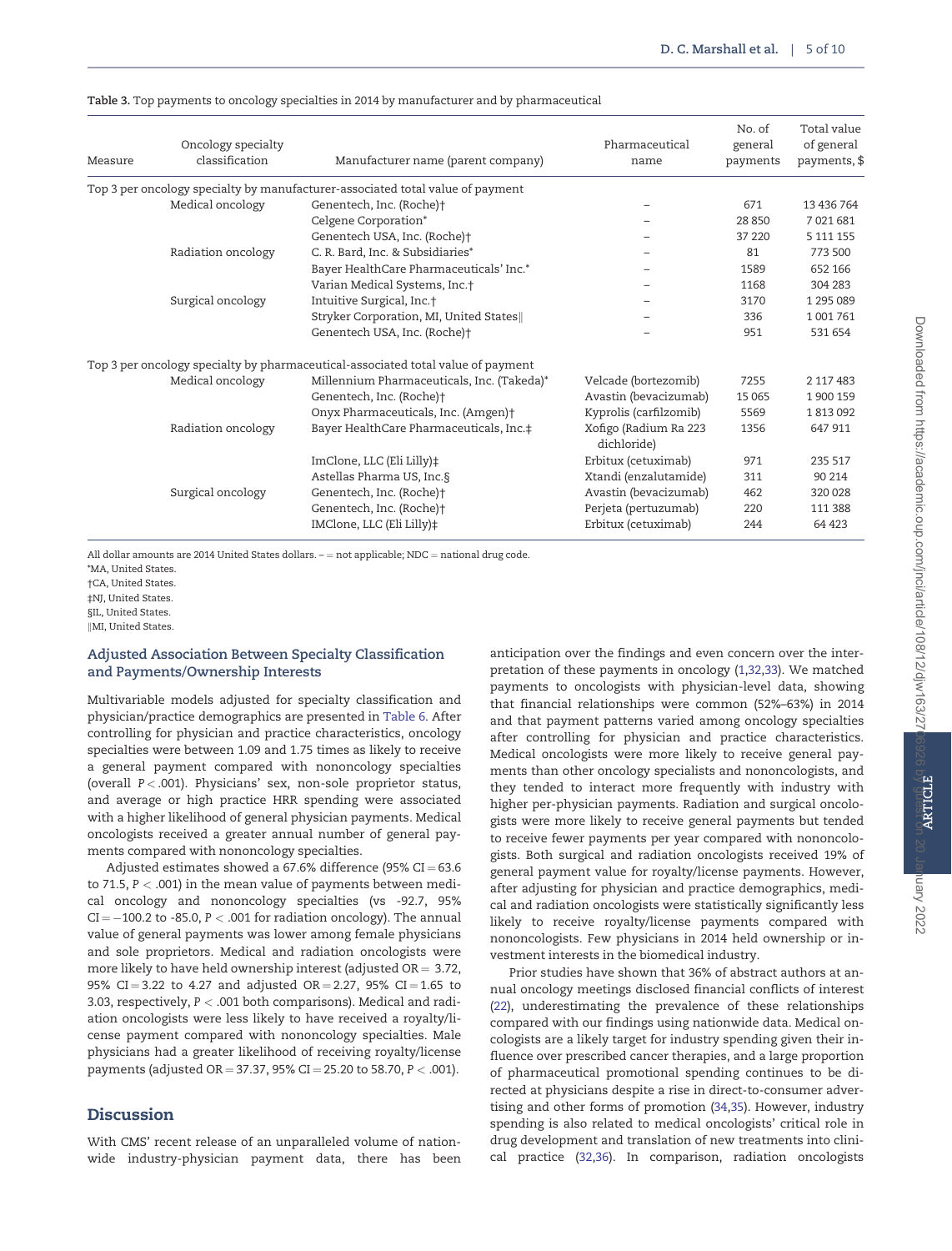<span id="page-5-0"></span>

Figure 2. Distribution of the nature of general payments to physicians in the US in 2014 by oncology specialty classification. The figure is based on Open Payments data for industry payments to physicians and surgeons between January 1, 2014, and December 31, 2014, that matched to the National Plan & Provider Enumeration System (NPPES). Values are in 2014 United States dollars. A) The number of general payments is depicted, and the bar represents the total number of general payments made during the reporting period for each specialty classification. Each colored component represents the number of general payments made in each nature of payment category. B) The total value of general payments is shown. The bar represents the total value of payments made during the reporting period for each specialty classification, and each colored component represents the total value of payments made in each nature-of-payment category. The proportion of general payments in each nature-of-payment category was statistically significantly different between specialty classifications (Fisher's exact test, P < .001, two-sided test). CME= continuing medical education;  $n =$  the number of physicians in each specialty classification receiving a general payment.

interact with device and drug companies less than their oncology colleagues; this is supported by a recent descriptive study of OP data unadjusted for provider/practice characteristics ([37](#page-9-0)). We also found that both medical and radiation oncologists were less likely to receive royalty/license payments compared with surgical and nononcology specialties, consistent with findings that product development and licensing are important types of industry-physician interaction in surgical specialties ([38](#page-9-0)). Although analyses of potential correlations between OPreported spending, practice patterns, and healthcare spending are beyond this study's scope, several manufacturers of topselling cancer therapeutics in 2014 [\(39,40\)](#page-9-0) were among the top in highest value of payments to oncologists.

ARTICLE

**ARTICLE** 

Given declines in government-funded research support ([17](#page-8-0)) and the importance of industry-funded cancer research, there is concern about the interpretation of payments for research in oncology, specifically related to clinical trials, medical research writing, and publication costs [\(1](#page-8-0)[,32\)](#page-9-0). Research payments in OP exclude those associated with proprietary products, which makes analyses difficult. Our study focused on physicianspecific payments, excluding payments to teaching hospitals, which is likely why only 4% of research payments were attributed to a single physician. Research grants are reported as grants under general payments if they are supported by industry gifts to foundations. There is concern that this can create the illusion of a problematic financial relationship between a physician and industry [\(32\)](#page-9-0). However, only .02% of general payments in 2014 were related to grants.

Previous studies of ownership interest found that less than 1% of authors presenting at annual oncology meetings in 2004 and 2005 disclosed stock ownership, after excluding company employees [\(18](#page-8-0)), but researchers with financial interests greater than \$100 000 largely held stock. More recent studies showed that 30% of plenary session abstracts at the American Society for Clinical Oncology (ASCO) annual meeting had an author reporting stock ownership ([22](#page-9-0)), and 14% of authors of cancer clinical practice guidelines and consensus statements reported stock ownership [\(41\)](#page-9-0). While we found that the prevalence of ownership interest is limited to few physicians, medical and radiation oncologists were two to three times as likely to hold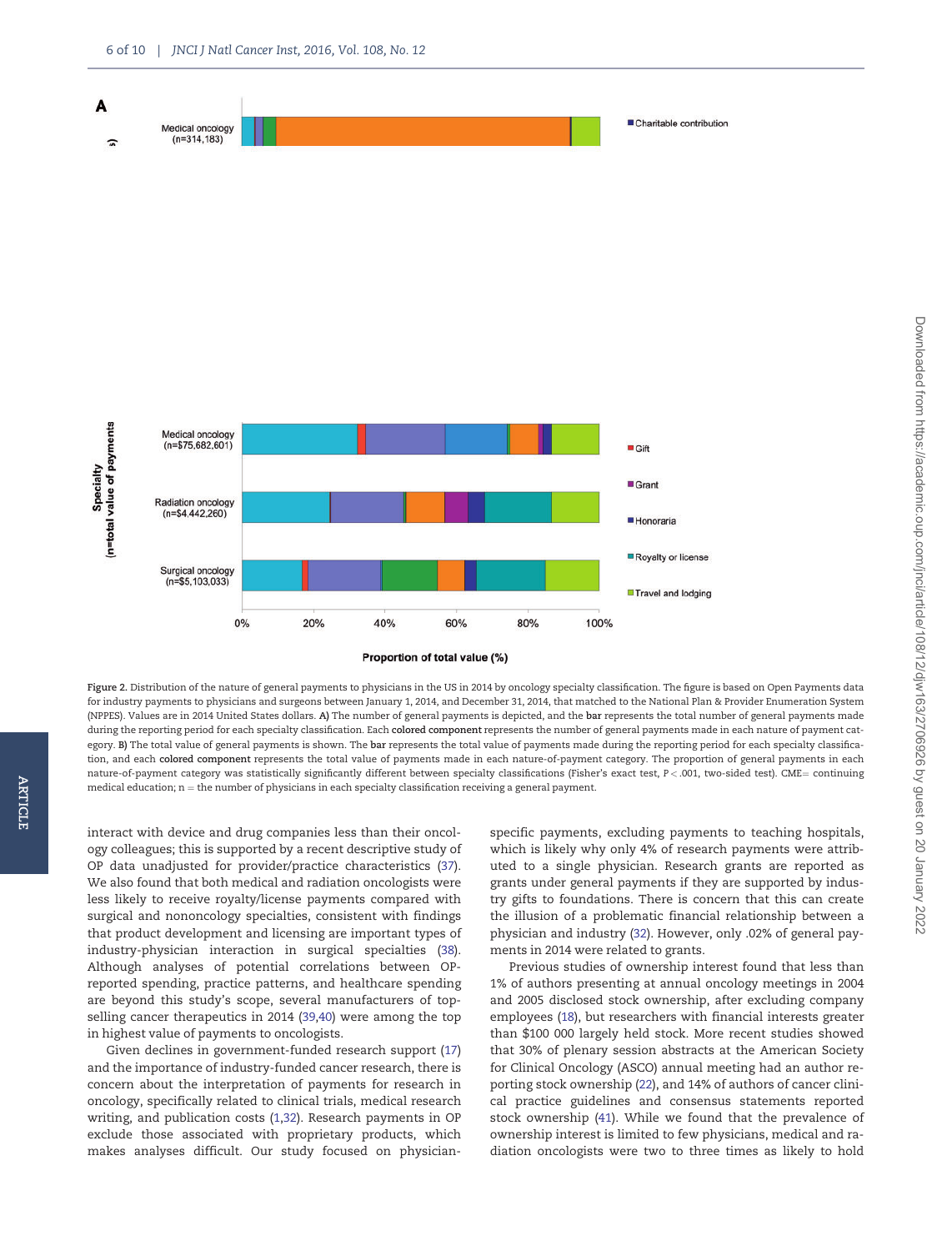<span id="page-6-0"></span>

| erral                                                                                                                       |                  |
|-----------------------------------------------------------------------------------------------------------------------------|------------------|
| ;<br>;<br>;<br>í<br>í                                                                                                       |                  |
| į<br>S<br>֦֦֧֧֦֧֧֧֦֧֧֪֧֧֧֧֧֧֪֧֧֧֛֛֪֛֞֘֝֝֬֝֝֝֬֝֓֝֬֝֓֝֬֝֓֝֬֝֓֝֬֝֓֝֬֝֓֝֬֝֓֝֓֝֓֝֓֝֬֝֓֝֬֝֓֝֬֝֬֝֓֝֬֝֬֝֬֝֬֝֝֝<br>i                 |                  |
| )<br>}<br>I<br>ś                                                                                                            |                  |
| C<br>C<br>F<br>C<br>C<br>C<br>)<br>)<br>)<br>)<br>)<br>۱                                                                    |                  |
| ł<br>ì                                                                                                                      |                  |
| ֧֦֧֧֧֧֧֧֧֧֧֧֧֧֧֧֧֧֧֧֧֧֧֛֞֘֝֬֝֬֝֬֓֝֬֝֬֝֓֝֬֝֬֓֝֬֝֬֓֝֬֝֬֓֝֬֝֬֝֬֓֬֓֓֬֓֓֝֬֝֬֝֬֝֬֝֬֝֬֝֬֝֬<br>֧֪֪֪֪֪֪֛֪֛֪֪֛֧֧֧֛֪֧֛֛֝֓֬֓֜֝֬֜<br>cov |                  |
| j<br>í<br>j                                                                                                                 |                  |
| i                                                                                                                           |                  |
| Ó                                                                                                                           |                  |
| ı<br>l                                                                                                                      |                  |
| .<br>J<br>d<br>i<br>d                                                                                                       |                  |
| J<br>i<br>١                                                                                                                 |                  |
| S<br>Ę<br>İ                                                                                                                 |                  |
| i<br>$\overline{\phantom{a}}$                                                                                               |                  |
| l<br>)<br>)<br>)<br>Ļ<br>I<br>l                                                                                             |                  |
| i<br>֧֧֦֧֦֧֦֧֦֧֦֧֦֧֦֧֦֧֦֧֦֧֦֧֦֧֦֚֝֟֟֓֬ <b>֓</b><br>Ş<br>i                                                                   |                  |
| į<br>Ş<br>ł<br>$\ddot{\phantom{0}}$<br>D                                                                                    |                  |
| à<br>l                                                                                                                      |                  |
| .<br>i                                                                                                                      |                  |
| Sea and<br>۱<br>Ş<br>C                                                                                                      |                  |
| j<br>d                                                                                                                      |                  |
| i                                                                                                                           |                  |
| i<br>i<br>į                                                                                                                 |                  |
| ֦֦֦֧֦֧֦֧֦֧֦֧ׅ֧֦֧ׅ֦֧֦֧ׅ֪֦֧ׅ֧֦֧ׅ֧֦֧֧֦֧ׅ֧֛֛֛֪֛֛֛֚֚֚֚֚֡֝֜֓֜֝֜֜֓֜֓֜֜֓֜<br>֧֧֛֛֛֛֪֪֛֪֛֛֛֪֛֪֛֝֜֜֜֜֜֜֝֜֜<br>l<br>ī                  |                  |
| $\frac{1}{2}$<br>ļ<br>d                                                                                                     |                  |
| l<br>l                                                                                                                      |                  |
| Ş<br>S<br>S<br>l<br>l                                                                                                       |                  |
| C                                                                                                                           |                  |
| pavments                                                                                                                    |                  |
|                                                                                                                             |                  |
| ì<br>d                                                                                                                      |                  |
| j<br>į                                                                                                                      |                  |
| ä<br>i                                                                                                                      |                  |
| ֚֘<br>ı<br>ׇ֠<br>l                                                                                                          |                  |
| í                                                                                                                           |                  |
|                                                                                                                             |                  |
| ١<br>l                                                                                                                      |                  |
| j<br>j<br>I<br>Ì                                                                                                            | j<br>į<br>i<br>۱ |
| しょう<br>j<br>İ                                                                                                               |                  |
| ֠<br>J<br>į<br>١                                                                                                            |                  |
| ţ<br>I<br>ļ<br>י<br>ו                                                                                                       | l<br>l<br>١      |
| j<br>l                                                                                                                      | S<br>Ó           |
| j<br>Ï<br>i<br>J                                                                                                            |                  |
|                                                                                                                             | ١                |
| Ś<br>j<br>I<br>i                                                                                                            | らくてい<br>j        |

|                            |                         | Physicians receiving general payments |                     |                  |                                                          |           |                           | Total per-physician annual value of payments                                                                                                                                                                                   |           |                                                          | Total per-physician number of payments |                     |                                  |
|----------------------------|-------------------------|---------------------------------------|---------------------|------------------|----------------------------------------------------------|-----------|---------------------------|--------------------------------------------------------------------------------------------------------------------------------------------------------------------------------------------------------------------------------|-----------|----------------------------------------------------------|----------------------------------------|---------------------|----------------------------------|
| Covariable                 | physicians<br>No. of US | % receiving<br>payments<br>$(95%$ CI) | OR* (95% CI)        | 古                | physicians<br>payments<br>receiving<br>general<br>No. of | Mean<br>↔ | $(95%$ CI)                | Difference<br>$(95%$ CI), \$                                                                                                                                                                                                   | Ħ,        | physicians<br>payments<br>receiving<br>general<br>No. of | Mean (95% CI)                          | IRR (95% CI) §      | $\overline{\mathsf{P}}$          |
| Specialty classification   |                         |                                       |                     | < .001           |                                                          |           |                           |                                                                                                                                                                                                                                | S.        |                                                          |                                        |                     | < .001                           |
| Nononcology<br>specialties | 860726                  | 49.1 (49.0 to 49.2)                   | 1 (Referent)        |                  | 422567                                                   | 3854      | $(3494$ to $4214$         | 0 (Referent)                                                                                                                                                                                                                   |           | 422567                                                   | 21.16 (21.04 to 21.28)                 | 1 (Referent)        |                                  |
| Medical oncology           | 15494                   | 63.0 (62.3 to 63.8)                   | 1.77 (1.71 to 1.82  | < .001           | 9765                                                     | 7750      | (5574 to 9926)            | 3897 (1515 to 6278)                                                                                                                                                                                                            | 001       | 9765                                                     | 32.17 (31.22 to 33.13)                 | 1.52 (1.49 to 1.55) | 001 <sub>2</sub>                 |
| Radiation oncology         | 4934                    | 52.4 (51.0 to 53.8)                   | 1.14 (1.08 to 1.21  | < .001           | 2585                                                     | 1718      | (997 to 2440)             | $-2135 (-6725 to 2454)$                                                                                                                                                                                                        | 5001      | 2585                                                     | 6.83 (6.42 to 7.25)                    | .32(.31 to .34)     | 001 <sub>2</sub>                 |
| Surgical oncology<br>Sex   | 2284                    | 58.3 (56.3 to 60.3)                   | 1.45 (1.34 to 1.58  | 001<br>001       | 1332                                                     | 3831      | $(2327$ to 5335)          | $-23(-6407$ to 6361)                                                                                                                                                                                                           | 001<br>98 | 1332                                                     | 10.05 (9.25 to 10.84)                  | 48 (45 to .50)      | $000 - 7001$<br>001 <sub>2</sub> |
| Female                     | 295 057                 | 43.4 (43.2 to 43.5)                   | 1 (Referent)        |                  | 27943                                                    | 1823      | $(1005$ to $2640)$        | 0 (Referent)                                                                                                                                                                                                                   |           | 127943                                                   | 15.88 (15.71 to 16.05)                 | 1 (Referent)        |                                  |
| Male                       | 588381                  | 52.4 (52.3 to 52.5)                   | 1.44 (1.43 to 1.45) | < 001            | 308306                                                   | 4802      | $(4437$ to $5167)$        | 2979 (2206 to 3753)                                                                                                                                                                                                            | < .001    | 308306                                                   | 23.53 (23.38 to 23.69)                 | 1.48 (1.47 to 1.49) | < .001                           |
| Practice HRR spending      |                         |                                       |                     | < .001           |                                                          |           |                           |                                                                                                                                                                                                                                | 24        |                                                          |                                        |                     | < .001                           |
| Low spending               | 140654                  | 37.4 (37.1 to 37.6)                   | 1 (Referent)        |                  | 52550                                                    | 4095      | $(3359 $ to $4832)$       | 0 (Referent)                                                                                                                                                                                                                   |           | 52550                                                    | 16.04 (15.74 to 16.34)                 | 1 (Referent)        |                                  |
| Average spending           | 556249                  | 50.1 (49.9 to 50.2)                   | 1.68 (1.66 to 1.70) | < .001           | 278461                                                   | 4099      | (3576 to 4623)            | 4 (-1102 to 1110)                                                                                                                                                                                                              | 99        | 278461                                                   | 21.68 (21.53 to 21.83)                 | 1.34(1.34 to 1.37)  | 001 <sub>2</sub>                 |
| High spending              | 186535                  | 56.4 (56.2 to 56.6)                   | 2.17 (2.14 to 2.20  | 001 < 001        | 105238                                                   | 3392      | $(3110 \text{ to } 3675)$ | $-703$ ( $-1946$ to 540)                                                                                                                                                                                                       | 08        | 105238                                                   | 22.87 (22.62 to 23.12)                 | 1.41 (1.41 to 1.44) | 001 <sub>2</sub>                 |
| Sole proprietor status     |                         |                                       |                     | 001 <sub>2</sub> |                                                          |           |                           |                                                                                                                                                                                                                                | 001       |                                                          |                                        |                     | 001 <sub>2</sub>                 |
| ž                          | 646779                  | 50.3 (50.2 to 50.4)                   | 1 (Referent)        |                  | 325 328                                                  | 4370      | $(3384$ to $4771$         | 0 (Referent)                                                                                                                                                                                                                   |           | 325 328                                                  | 21.64 (21.51 to 21.78)                 | 1 (Referent)        |                                  |
| Yes                        | 192853                  | 48.3 (48.1 to 48.5)                   | 92 (.91 to .93)     | 001 <sub>2</sub> | 93 122                                                   | 2721      | (2434 to 3008)            | $-1587$ (-2451 to -722)                                                                                                                                                                                                        | < 001     | 93 122                                                   | 20.78 (20.52 to 21.05)                 | (56, 035, 06, 06)   | 001 <sub>2</sub>                 |
| No No answer               | 43806                   | 40.6 (40.2 to 41.1)                   | 68 (.66 to .69)     | 001 <sub>2</sub> | 17799                                                    | 3319      | (2547 to 4091)            | 988 (-2779 to 802)                                                                                                                                                                                                             | 03        | 17799                                                    | 17.44 (16.90 to 17.98)                 | 81 (.79 to .82)     | 001                              |
|                            |                         |                                       |                     |                  |                                                          |           |                           | "The odds ratio represents the exponent of the estimated percentage of physicians receiving one or more payments compared with the reference group. All dollar amounts are 2014 United States dollars. CI = confidence interva |           |                                                          |                                        |                     |                                  |

HRR = hospital referral region; IRR = incidence rate ratio; OR = odds ratio.<br>†Generalized unadjusted logistic regression model, two-sided P value.  $HRR =$  hospital referral region;  $IRR =$  incidence rate ratio; OR  $=$  odds ratio.

†Generalized unadjusted logistic regression model, two-sided P value.

‡Generalized unadjusted linear regression model of the log of the mean value of payments, two-sided P value.

‡Generalized unadjusted linear regression model of the log of the mean value of payments, two-sided P value.<br>§The incidence rate ratio represents the exponent of the log of annual per-physician number of payments compared §The incidence rate ratio represents the exponent of the log of annual per-physician number of payments compared with the reference group.

kGeneralized unadjusted negative binomial regression model, two-sided P value.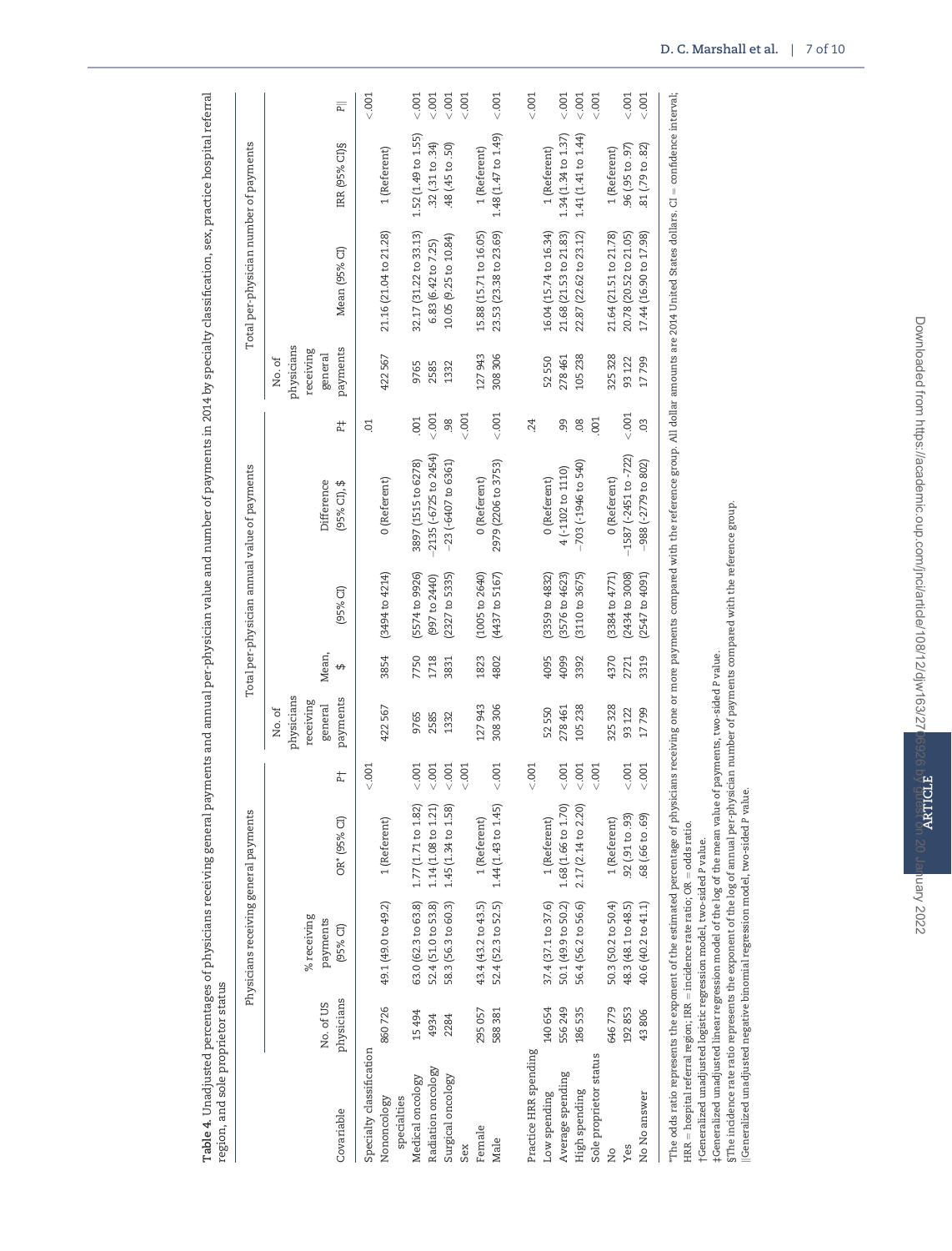|                          |                         |                                 | Physicians with ownership interests |                | Physicians with royalty/license payments |                                                 |                        |        |  |  |
|--------------------------|-------------------------|---------------------------------|-------------------------------------|----------------|------------------------------------------|-------------------------------------------------|------------------------|--------|--|--|
| Covariable               | No. of US<br>physicians | % with<br>ownership<br>(95% CI) | OR* (95% CI)                        | P <sup>+</sup> | No. of US<br>physicians                  | % with royalty/<br>license payments<br>(95% CI) | OR (95% CI)            | $P+$   |  |  |
| Specialty classification |                         |                                 |                                     | < .001         |                                          |                                                 |                        | < .001 |  |  |
| Nononcology              | 860 726                 | $.4$ (.4 to .4)                 | 1 (Referent)                        |                | 860 726                                  | $.2$ (.2 to .2)                                 | 1 (Referent)           |        |  |  |
| Medical oncology         | 15 4 94                 | $1.4$ (1.2 to 1.6)              | 3.88 (3.36 to 4.45)                 | < .001         | 15 4 94                                  | $< .1$ ( $< .1$ to $.1$ )                       | .10 (.03 to .27)       | < .001 |  |  |
| Radiation oncology       | 4934                    | $.9$ (.7 to 1.2)                | 2.45 (1.78 to 3.26)                 | < .001         | 4934                                     | $< .1$ ( $< .1$ to $< .1$ )                     | $.22$ (.04 to $.67$ )  | .03    |  |  |
| Surgical oncology        | 2284                    | $.1$ (.2 to $.6$ )              | .86 (.37 to 1.66)                   | .68            | 2284                                     | $.2$ (.1 to $.5$ )                              | 1.17 (.42 to 2.52)     | .73    |  |  |
| Sex                      |                         |                                 |                                     | < .001         |                                          |                                                 |                        | < .001 |  |  |
| Female                   | 295 057                 | $.4$ (.4 to $.5$ )              | 1 (Referent)                        |                | 295 057                                  | $< .1$ ( $< .1$ to $< .1$ )                     | 1 (Referent)           |        |  |  |
| Male                     | 588 381                 | $.3$ (.2 to $.3$ )              | 1.73 (1.59 to 1.87)                 | < .001         | 588 381                                  | $.3$ (.3 to .3)                                 | 36.57 (24.66 to 57.44) | < .001 |  |  |
| Practice HRR spending    |                         |                                 |                                     | < .001         |                                          |                                                 |                        | .03    |  |  |
| Low spending             | 140 654                 | $.2$ (.2 to .2)                 | 1 (Referent)                        |                | 140 654                                  | $.2$ (.1 to .2)                                 | 1 (Referent)           |        |  |  |
| Average spending         | 556 249                 | $.4$ (.4 to .4)                 | 1.89 (1.60 to 2.03)                 | < .001         | 556 249                                  | $.2$ (.2 to .2)                                 | 1.13 (.98 to 1.31)     | .10    |  |  |
| High spending            | 186 535                 | $.5$ (.4 to .5)                 | 2.11 (1.86 to 2.41)                 | < .001         | 186 535                                  | $.2$ (.2 to .2)                                 | 1.25 (1.06 to 1.47)    | .01    |  |  |
| Sole proprietor status   |                         |                                 |                                     | < .001         |                                          |                                                 |                        | < .001 |  |  |
| No                       | 646 779                 | $.4$ (.4 to $.5$ )              | 1 (Referent)                        |                | 646 779                                  | $.2$ (.2 to .2)                                 | 1 (Referent)           |        |  |  |
| Yes                      | 192 853                 | $.3$ (.2 to .3)                 | .64 (.58 to .70)                    | < .001         | 192 853                                  | .1(.1 to .1)                                    | .53 (.46 to .62)       | < .001 |  |  |
| No response              | 43 806                  | $.4$ (.4 to $.5$ )              | .99 (.85 to 1.15)                   | .88            | 43 806                                   | $.2$ (.1 to .2)                                 | .71 (55 to .91)        | .01    |  |  |

<span id="page-7-0"></span>Table 5. Unadjusted percentages of physicians with ownership interests and receiving royalty/license payment in 2014 by specialty classification, sex, practice hospital referral region, and sole proprietor status\*

\*The odds ratio represents the exponent of the estimated percentage of physicians holding ownership interests or receiving one or more payments compared with the reference group.  $CI =$  confidence interval;  $HRR =$  hospital referral region;  $OR =$  odds ratio.

†Generalized unadjusted logistic regression model, two-sided P value.

Table 6. Adjusted percentages of physicians receiving general payments, holding ownership interests, or receiving royalty/license payments and total number and value of general payments in 2014 by specialty classification

| Physicians receiving<br>general payments |                                | Total per-physician<br>number of payments |                                                     |         | Total per-physician annual<br>value of payments |                | Physicians with<br>ownership interest      |                | Physicians with royalty/<br>license general payments         |        |
|------------------------------------------|--------------------------------|-------------------------------------------|-----------------------------------------------------|---------|-------------------------------------------------|----------------|--------------------------------------------|----------------|--------------------------------------------------------------|--------|
| Covariable                               | OR* (95% CI)                   | P <sup>+</sup>                            | IRR‡ (95% CI)                                       | PŞ      | % difference  <br>(95% CI)                      | P <sub>1</sub> | OR* (95% CI)                               | P <sup>+</sup> | OR* (95% CI)                                                 | $P+$   |
| Physicians, No.                          | 883 438                        |                                           | 436 249                                             |         | 436 249                                         |                | 883 438                                    |                | 883 438                                                      |        |
| Specialty<br>classification              |                                | < .001                                    |                                                     | < .001  |                                                 | < .001         |                                            | < .001         |                                                              | < .001 |
| Nononcology                              | 1 (Referent)                   |                                           | 1 (Referent)                                        |         | 0 (Referent)                                    |                | 1 (Referent)                               |                | 1 (Referent)                                                 |        |
| Medical oncology                         |                                |                                           | 1.75 (1.70 to 1.81) <.001 1.50 (1.47 to 1.53) <.001 |         | 67.6 (63.6 to 71.5)                             |                | $<.001$ 3.72 (3.22 to 4.27) $<.001$        |                | .10 (.02 to .25)                                             | < .001 |
| Radiation oncology                       | 1.09 (1.03 to 1.16)            | .002                                      | .32 (.31 to .33)                                    | < 0.001 | $-92.7$ (-100.2 to -85.0)                       |                | $<.001$ 2.27 (1.65 to 3.03) $<.001$        |                | .18 (.03 to .57)                                             | .02    |
| Surgical oncology                        | 1.41 (1.30 to 1.53) $\leq$ 001 |                                           | .47 (.45 to .50)                                    | < .001  | .6 (-9.8 to 11.4)                               | .97            | .82 (.35 to 1.59)                          | .60            | 1.13 (.40 to 2.44)                                           | .79    |
| Sex                                      |                                | $-.001$                                   |                                                     | $-.001$ |                                                 | $-.001$        |                                            | $-.001$        |                                                              | < .001 |
| Female                                   | 1 (Referent)                   |                                           | 1 (Referent)                                        |         | 0 (Referent)                                    |                | 1 (Referent)                               |                | 1 (Referent)                                                 |        |
| Male                                     |                                |                                           | 1.45 (1.43 to 1.46) <.001 1.48 (1.47 to 1.49) <.001 |         | 99.4 (98.1 to 100.1)                            |                |                                            |                | <.001 1.73 (1.59 to 1.88) <.001 37.37 (25.20 to 58.70) <.001 |        |
| Practice HRR<br>spending                 |                                | $-.001$                                   |                                                     | $-.001$ |                                                 | $-.001$        |                                            |                |                                                              |        |
| Low spending                             | 1 (Referent)                   |                                           | 1 (Referent)                                        |         | 0 (Referent)                                    |                | 1 (Referent)                               |                | 1 (Referent)                                                 |        |
| Average spending                         |                                |                                           | 1.69 (1.67 to 1.71) <.001 1.34 (1.33 to 1.35) <.001 |         | $-0.6$ (-2.5 to 1.2)                            | .97            | 1.82 (1.62 to 2.05) $\leq$ 0.01            |                | 1.13 (.98 to 1.31)                                           | .10    |
| High spending                            |                                |                                           | 2.18 (2.15 to 2.21) <.001 1.41 (1.40 to 1.43) <.001 |         | $-21.1$ (-23.2 to -19.0)                        | .08            | 2.15 (1.89 to 2.46) $\langle .001 \rangle$ |                | 1.25 (1.06 to 1.48)                                          | .01    |
| Sole proprietor<br>status                |                                | $-.001$                                   |                                                     | $-.001$ |                                                 | $-.001$        |                                            | $-.001$        |                                                              | < .001 |
| No                                       | 1 (Referent)                   |                                           | 1 (Referent)                                        |         | 0 (Referent)                                    |                | 1 (Referent)                               |                | 1 (Referent)                                                 |        |
| Yes                                      | .88 (.87 to .89)               | $-.001$                                   | .97 (.96 to .97)                                    | < .001  | $-43.5$ (-44.9 to -42.0)                        | < .001         | .63 (.57 to .69)                           | $-.001$        | .49 (.43 to .57)                                             | < .001 |
| No response                              | .66 (.65 to .67)               | $-.001$                                   | .80 (.79 to .81)                                    | < .001  | $-32.2$ (-35.2 to -29.2)                        | .02            | .98 (.84 to 1.14)                          | .81            | .64 (.49 to .81)                                             | < .001 |
|                                          |                                |                                           |                                                     |         |                                                 |                |                                            |                |                                                              |        |

\*The odds ratio represents the exponent of the estimated percentage of physicians receiving one or more payments or holding ownership interests compared with the reference group. CI = confidence interval; IRR = incidence rate ratio; OR = odds ratio.

†Generalized multivariable logistic regression model, two-sided P value.

ARTICLE

ARTICLE

‡The exponent of the B coefficient can be interpreted as the incidence rate ratio or the ratio of the logs of the annual mean number of payments received by a physician in each specialty classification compared with the reference group.

§Generalized multivariable negative binomial regression model, two-sided P value.

¶Generalized multivariable linear model with gamma distribution and log-link, two-sided P value.

The B coefficient of the dependent variable can be interpreted as the percentage difference in the mean annual per-physician value of general payments from the reference group for any variable.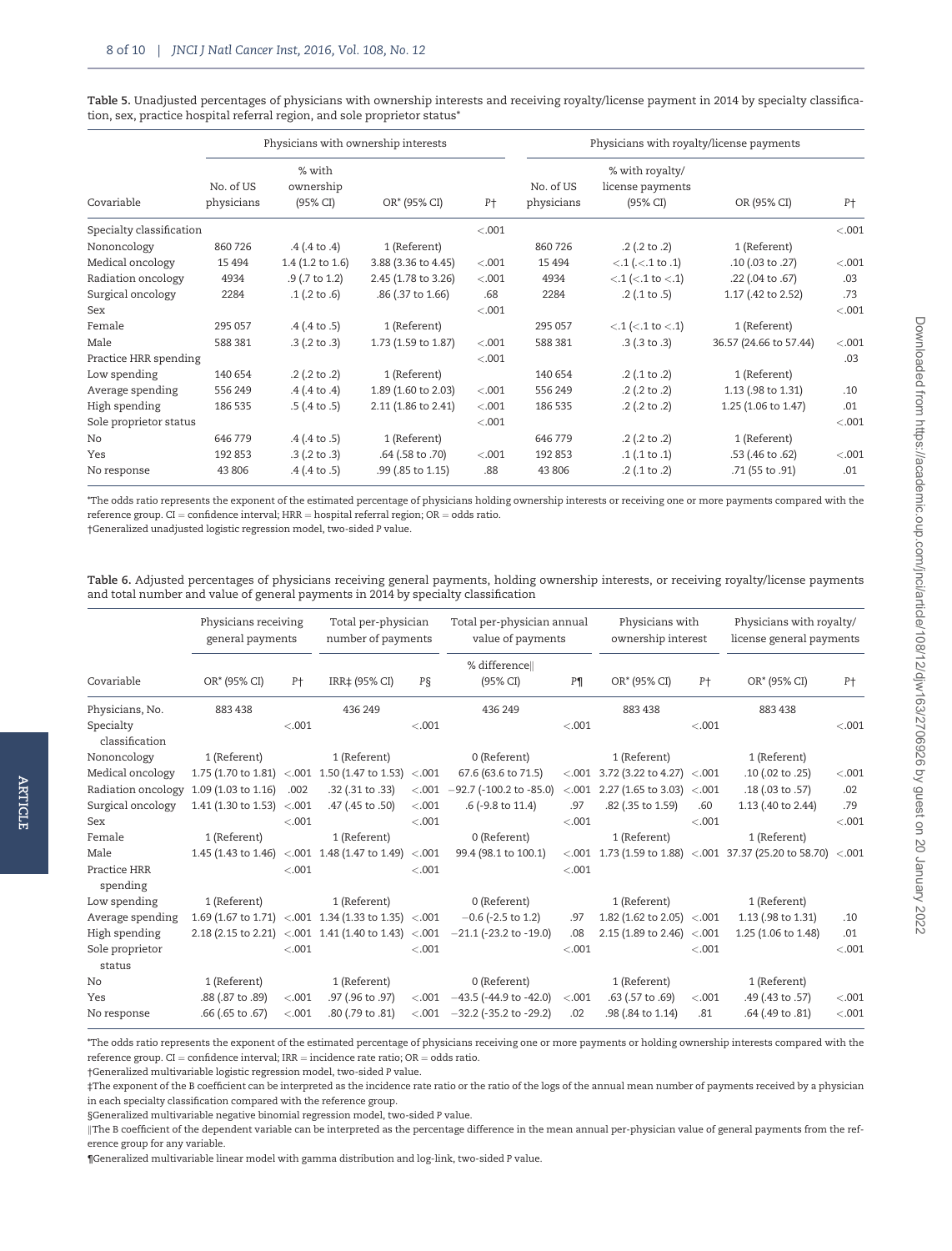<span id="page-8-0"></span>ownership interest compared with nononcologists. These relationships may represent the most impactful conflicts of interest ([36](#page-9-0)). In particular, ownership/investment interest payments made up 17% of the total value of general payments for medical oncologists, demonstrating the need to further evaluate the impact of ownership interest in medical oncology.

The impact of financial relationships on physician behavior and patient perception in oncology remains controversial. An analysis of consensus statements on oncology drugs suggested that drug endorsement was more common when authors had financial conflicts of interest with the drug's manufacturer [\(41](#page-9-0)). A study of oncology abstracts showed that the majority of studies on economic analyses with financial disclosures supported the sponsor's product [\(42](#page-9-0)). However, another study of published cancer clinical trials found that interpretation of results was not influenced by authors' financial relationships [\(43\)](#page-9-0). A survey of clinical trial participants suggests most cancer patients are not concerned about researchers' financial ties with industry, although a substantial minority advocate for transparency and disclosure ([44](#page-9-0)). Ultimately, the common interest of oncologists, patients, and industry is to provide new and effective therapies (1,[32,36](#page-9-0)).

Our analysis also revealed patterns of industry payments associated with physician and practice characteristics. Male sex was associated with a greater likelihood and value of industry payments. This is consistent with third-party data (non-OP) showing that female physicians received lower industry payments for education, speaker fees, and research than their male counterparts [\(45\)](#page-9-0). Additionally, the large effect of sex on receipt of royalty/license payments is not surprising given that women are underrepresented in product design and development and this likely extends to physician involvement in the pharmaceutical and device industries ([46](#page-9-0)–[48](#page-9-0)). High spending areas were associated with a greater likelihood and number of payments, similar to other analyses of physician survey data ([27](#page-9-0)). This may be explained by targeted marketing to physicians in areas with higher health expenditures. Sole proprietors were less likely to receive industry payments and had lower annual payments than physicians who were not. This may reflect changes in pharmaceutical marketing in recent years ([49,50](#page-9-0)), where targeting group practices has a greater influence on sales.

Our study has potential limitations. CMS excluded certain records because of delay-in-publication requests, many of which were likely for research related to proprietary drugs or devices ([50\)](#page-9-0). Therefore, we focused on general payments and ownership interests. There may be inaccuracies inherent to the OP and NPPES databases. All demographic data linked to OP records is from NPPES, against which OP records are verified by CMS. While a minority of physicians do not have NPIs, our matching procedure successfully linked over 95% of physicians in OP to their NPI and NPPES demographic data. The retrospective nature of this study results in potential confounding, and there are other physician demographics (ie, age and practice type) that we could not control for because of limitations of available NPPES data. Despite potential under-reporting to Open Payments, which CMS is addressing through its ongoing compliance strategy [\(51\)](#page-9-0), Open Payments data represent the most comprehensive nationwide data to date on physician payments and ownership interests.

As transparency of physician payments increases, it is important to understand the complexity of these relationships in oncology and to help guide interpretation by patients and stakeholders. Although some relationships may represent problematic financial interests, many have positive consequences for cancer care. Future policies should work toward managing

these relationships appropriately and fostering fruitful collaborations with industry.

# Funding

This work was supported by the National Institutes of Health (grants 1TL1TR001443 to DCM, 5T35HL007491 to MEJ, UL1TR000100 to JAH, and 1KL2TR001444 to JAH).

# **Notes**

The funder had no role in the design or conduct of the study; the collection, management, analysis, or interpretation of the data; the preparation, review, or approval of the manuscript; or the decision to submit the manuscript for publication.

The contents of this publication are the sole responsibility of the authors and do not necessarily represent the official views of the National Institutes of Health.

Dr. Hattangadi-Gluth has received research funding from Varian Medical Systems, unrelated to the current study.

# References

- 1. Moy B, Jagsi R, Gaynor RB, Ratain MJ. The impact of industry on oncology research and practice. Am Soc Clin Oncol Educ Book. 2015:130–137.
- 2. Conflict of interest in medical research, education, and practice. Lo, B and Field, MJ, eds. Institute of Medicine Committee on Conflict of Interest in Medical Research, Education, and Practice. Washington, D.C.: National Academies Press; 2009.
- 3. Chren MM, Landefeld CS. Physicians' behavior and their interactions with drug companies. A controlled study of physicians who requested additions to a hospital drug formulary. JAMA. 1994;271(9):684–689.
- 4. Wazana A. Physicians and the pharmaceutical industry: is a gift ever just a gift? JAMA. 2000;283(3):373–380.
- 5. Sah S, Loewenstein G. Nothing to declare: mandatory and voluntary disclosure leads advisors to avoid conflicts of interest. Psychol Sci. 2014;25(2): 575–584.
- 6. Stelfox HT, Chua G, O'Rourke K, Detsky AS. Conflict of interest in the debate over calcium-channel antagonists. N Engl J Med. 1998;338(2):101–106.
- 7. Bekelman JE, Li Y, Gross CP. Scope and impact of financial conflicts of interest in biomedical research: a systematic review. JAMA. 2003;289(4):454–465.
- 8. Steinbrook R. For sale: physicians' prescribing data. N Engl J Med. 2006;354(26): 2745–2747.
- 9. Dana J, Loewenstein G. A social science perspective on gifts to physicians from industry. JAMA. 2003;290(2):252–255.
- 10. Smieliauskas F. Conflicts of Interest in Medical Technology Markets: Evidence from Orthopedic Surgery. Health Econ. 2016;25(6):723–739.
- 11. Patient Protection and Affordable Care Act, Public Law 111-148, USC HR 3590. 2010. 12. Tefferi A, Kantarjian H, Rajkumar SV, et al. In Support of a Patient-Driven Initiative and Petition to Lower the High Price of Cancer Drugs. Mayo Clin Proc. 2015;90(8):996–1000.
- 13. Mailankody S, Prasad V. Five Years of Cancer Drug Approvals: Innovation, Efficacy, and Costs. JAMA Oncol. 2015;1(4):539–540.
- 14. Zafar SY, Peppercorn JM, Schrag D, et al. The financial toxicity of cancer treatment: a pilot study assessing out-of-pocket expenses and the insured cancer patient's experience. Oncologist. 2013;18(4):381–390.
- 15. Medicare, Medicaid, Children's Health Insurance Programs: transparency reports and reporting of physician ownership or investment interests. Centers for Medicare and Medicaid Services. 2013;Fed Regist (78):9457–9528.
- 16. Rosenthal ME, Mello MM. Sunlight as disinfectant–new rules on disclosure of industry payments to physicians. N Engl J Med 2013;368:2052–2054.
- 17. Moses H 3rd, Matheson DH, Cairns-Smith S, George BP, Palisch C, Dorsey ER. The anatomy of medical research: US and international comparisons. JAMA. 2015;313(2):174–189.
- 18. Hampson LA, Joffe S, Fowler R, Verter J, Emanuel EJ. Frequency, type, and monetary value of financial conflicts of interest in cancer clinical research. J Clin Oncol. 2007;25(24):3609–3614.
- 19. Peppercorn J, Blood E, Winer E, Partridge A. Association between pharmaceutical involvement and outcomes in breast cancer clinical trials. Cancer. 2007; 109(7):1239–1246.
- 20. Halperin EC, Hutchison P, Barrier RC Jr. A population-based study of the prevalence and influence of gifts to radiation oncologists from pharmaceutical companies and medical equipment manufacturers. Int J Radiat Oncol Biol Phys. 2004;59(5):1477–1483.

Dary 2022